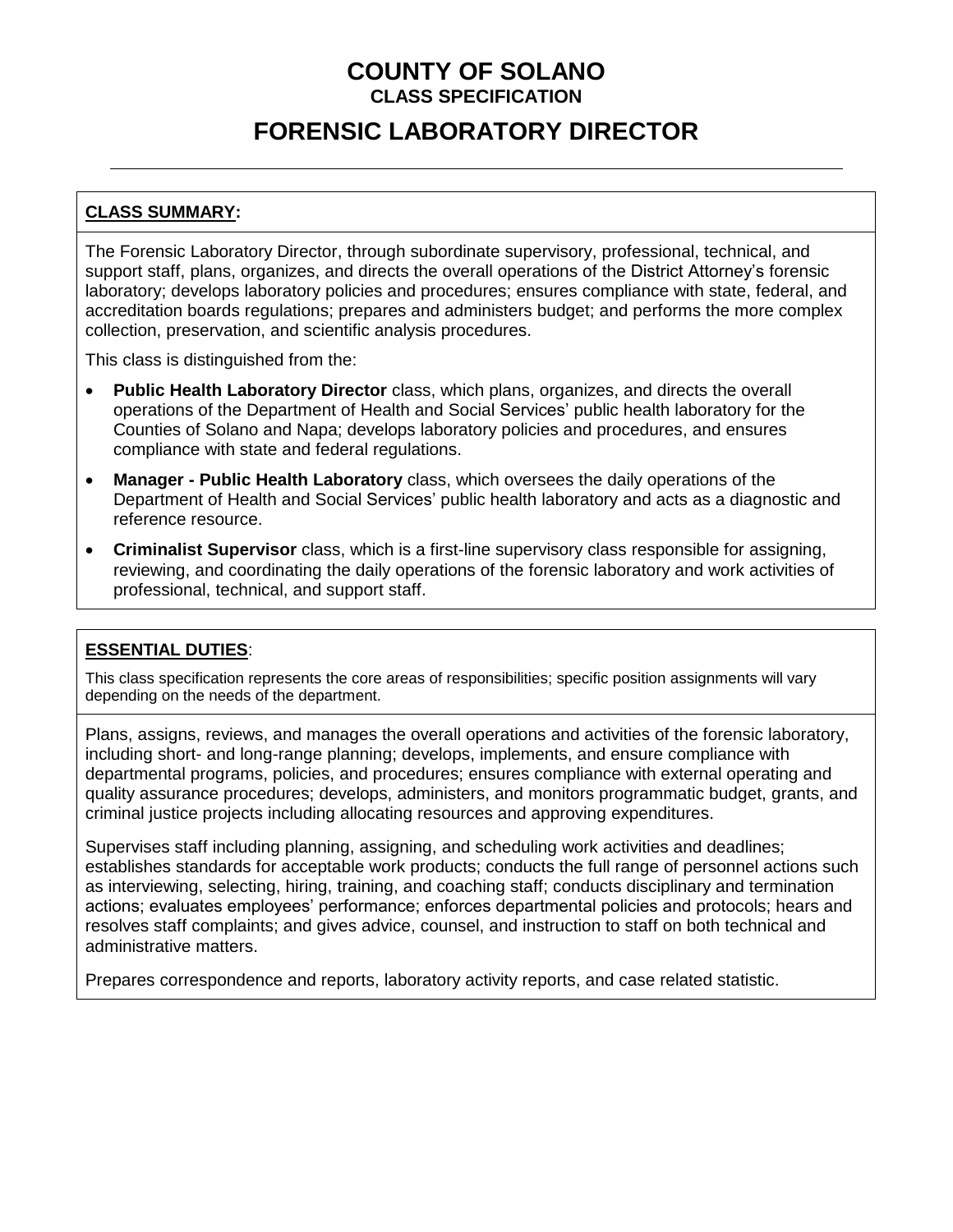# **FORENSIC LABORATORY DIRECTOR**

Negotiates and administers contracts and/or grants with community organizations and other agencies, ensuring regulatory and budgetary compliance, and achievement of service goals.

Serves as a resource and technical consultant to staff and private laboratories, may perform complex forensic casework.

May be assigned specialty assignments such as Laboratory Quality Assurance Manager or Laboratory Information Management System (LIMS) Administrator.

Performs other duties of a similar nature and level as assigned

#### **Training And Experience:**

Bachelor's degree from an accredited college or university with a major in chemistry, forensic chemistry/science, biochemistry, criminalistics, or a closely related physical or natural science field that included 8 semester / 12 quarter units of general chemistry and 3 semester / 4.5 quarter units of quantitative analysis;

and

Five years of full time professional forensic science experience that included two years of experience as a supervisor in a crime laboratory setting.

**Note:** Master's degree or higher in one of the fields noted above is highly desirable and may be substituted for one year of non-supervisory experience.

### **Licensing/Certification Requirements:**

- Valid California Driver's License, Class C
- May require the successful completion of the annual proficiency testing as required by the American Society of Crime Laboratory Directors/Laboratory Accreditation Board (ASCLD/LAB)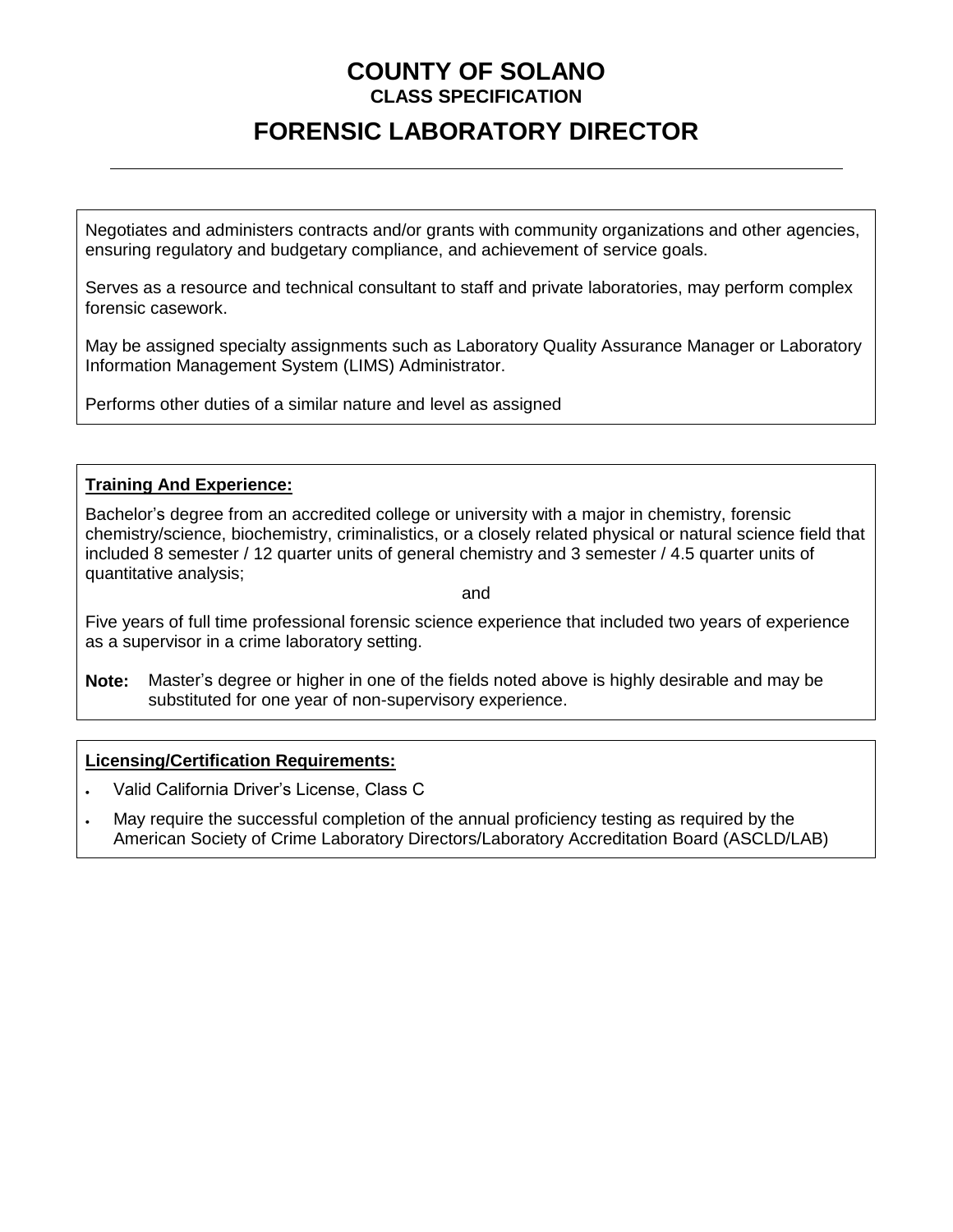# **FORENSIC LABORATORY DIRECTOR**

## **Knowledge of:**

- Applicable federal, state, and local laws, codes, rules, regulations, and statues
- Principles and methods of operating a modern forensic science laboratory including work organization, fiscal management, budgetary preparation and control, and program planning and implementation
- Principles and practices of supervision and training, including managing laboratory casework
- Methods, techniques, materials, and equipment and apparatus used in a modern crime laboratory
- Principles, procedures, and techniques of modern forensic and criminal investigation, identification, and analysis
- Laboratory safety precautions and procedures
- Laws of evidence, criminal procedures, courtroom procedures and testimony
- Principles and techniques of quality control and quality assurance; and the quality assurance guidelines of national accrediting bodies of forensic laboratories
- Public administration principles and practices
- Current trends in forensic science administration, including recent court decisions and legislative developments

### **Skills in:**

- Interpreting and applying local, state and federal codes, ordinances, laws, regulations, and policies
- Working under pressure to meet timelines and handling multiple and changing priorities
- Planning, analyzing, evaluating, and managing complex programs, projects, and services; operational needs; and fiscal constraints
- Performing a variety of difficult and complex chemical, instrumental, and laboratory analyses and coordinating complex crime scene investigations
- Analyzing problems, identifying alternative solutions, projecting consequences of proposed actions, and implementing recommendations
- Preparing reports, records, correspondence, proposals, statistical documentation, and other written materials
- Analyzing, developing, and implementing policies and procedures
- Operating and maintaining a wide variety of laboratory, scientific, photographic, and safety equipment and instruments
- Negotiating and managing service contracts and agreements
- Developing and monitoring budgets
- Supervising, training, and evaluating professional, technical, and support staff
- Communicating orally and in writing, making public presentations, present articulate testimony as an expert witness
- Establishing and maintaining constructive and cooperative working relationships with those contacted in the course of work; demonstrating tact, diplomacy, patience, and compassion